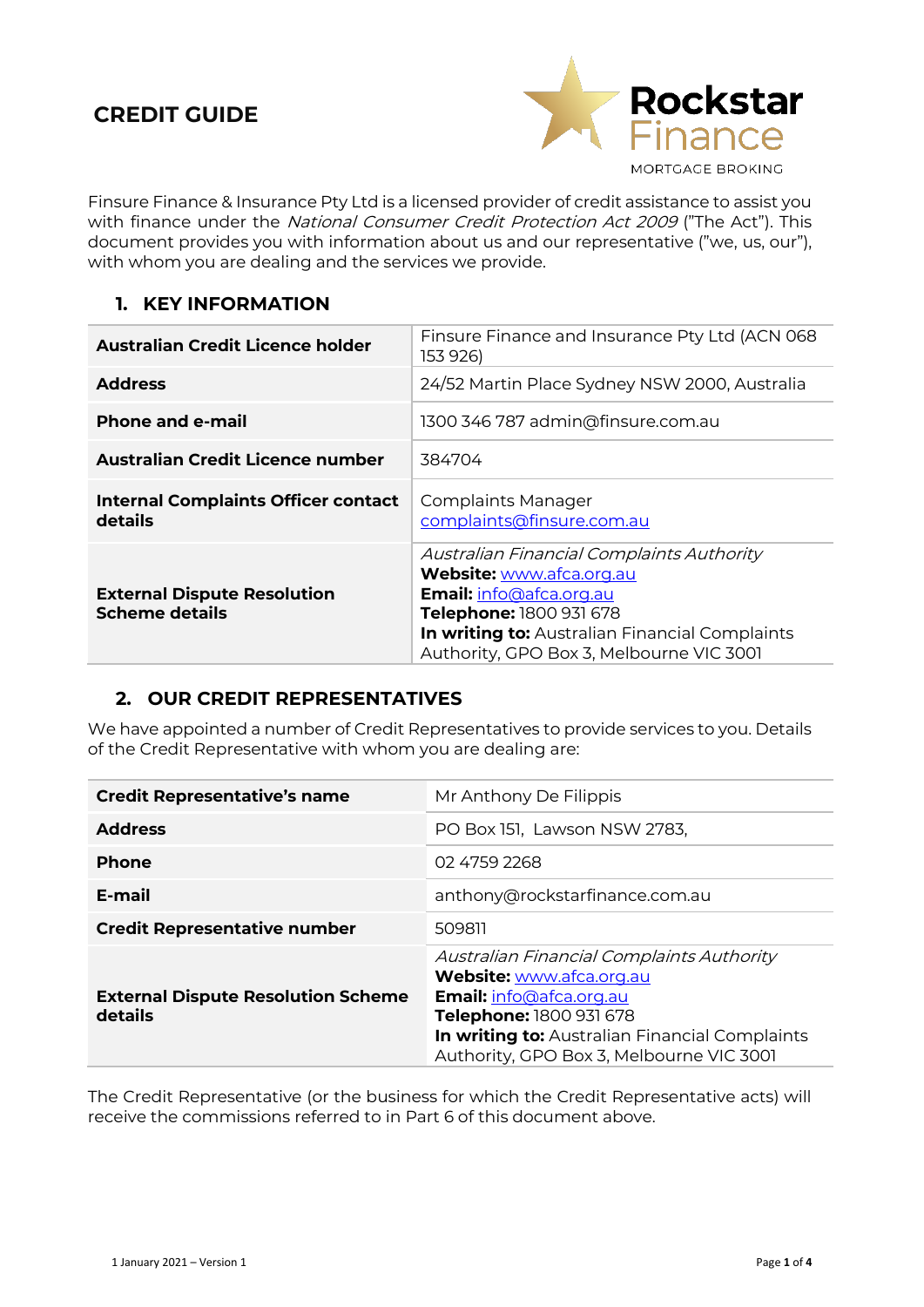#### **3. OWNERSHIP**

Finsure is ultimately owned by BNK Banking Corporation Limited trading as Goldfields Money, Australian Credit Licence number 246884. We will only ever assist you with the credit product that we believe is best for you and your circumstances. However, in the event that we introduce you to a loan from BNK Banking Corporation Limited trading as Goldfields Money, we will specifically disclose this ownership relationship to you again to ensure you understand our relationship with them.

### **4. PANEL LENDERS**

We will assist you in making the choice of a loan or lease that is suitable for your purposes.

We will provide you with information on a broad range of finance providers and loan products. Once you have chosen a loan or lease that is suitable for you, we will assist in obtaining approval for the finance. We source finance products from a panel of finance providers. Our Current Top providers to which our Representatives introduced borrowers are:

| ANZ Bank                    | National Australia Bank            |
|-----------------------------|------------------------------------|
| Commonwealth Bank Australia | St George Bank                     |
| Macquarie Bank              | <b>Westpac Banking Corporation</b> |
| Auswide Bank                | <b>Teachers Mutual Bank</b>        |

### **5. INFORMATION WILL BE REQUIRED FROM YOU**

Under the Act, we are obliged to make sure that any loan, or principal increase to a loan, or lease that we suggest to you or assist you to obtain is "not unsuitable" for you. We will need to ask you a series of questions to make this assessment. The law requires us to:

- make reasonable enquiries about your borrowing objectives and requirements;
- make reasonable enquiries about your financial situation; and
- take reasonable steps to verify the details of your financial situation.

Credit will be unsuitable if, at the time of making the assessment, it is likely that, at the time the recommended loan or lease is made:

- you cannot afford to repay the loan or lease or can afford to repay it only with substantial hardship; or
- the loan or lease does not meet your borrowing objectives and/or requirements.

For these reasons, we must ask you to provide us with a significant amount of information, much of which we will need to verify. It is therefore very important that the information you provide to us is accurate and complete.

If we provide you with credit assistance, we are required to provide you, upon your request, a copy of our preliminary credit assessment that details how we considered the product we suggested to be "not unsuitable" for up to seven years after the date of the assistance.

### **6. INFORMATION PROVIDED BY US**

We do not provide financial or legal advice. It is important to understand your legal obligations under a proposed loan or lease and the financial consequences imposed by the debt. If you have any doubts, you should obtain independent financial and legal advice before you enter into any finance contract.

We do not make any representations about the current value of any real estate you finance through us, or the future prospects of its value. You should always rely upon your own enquiries.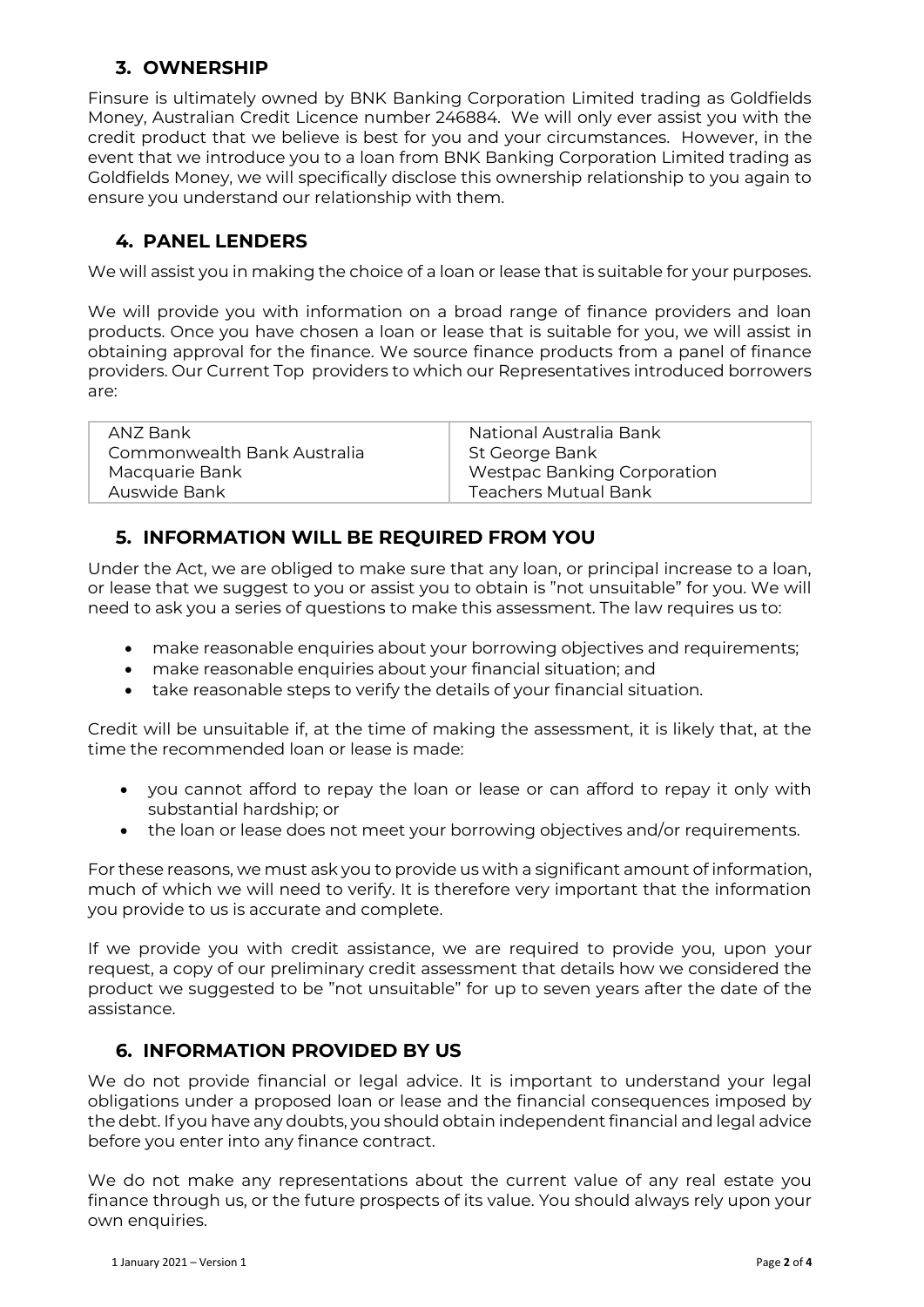### **7. FEES PAYABLE BY YOU**

We may charge you for our services if you apply for a home loan, an investment property loan, a personal loan or a lease. If a fee is to be charged, this will be disclosed to you in a Credit Quote which will be provided to you before applying for finance.

You may need to pay fees to the finance provider as part of the application process. These will be detailed in a Credit Proposal Disclosure Document that we will provide to you before applying for finance.

## **8. COMMISSIONS RECEIVED BY US**

We may receive commissions from the finance provider that provides your loan or lease. These are not fees payable by you. Further details of the commission earned by us will be provided in the Credit Proposal Disclosure Document that we will provide to you before applying for finance.

We may receive additional commissions or bonuses from finance providers relating to the volume of finance that we arrange. Such payments are dependent upon a number of factors and cannot be quantified at this point.

### **9. COMMISSIONS AND FEES PAYABLE BY US**

Referrals from a broad range of sources are sourced by us and our representatives. For example, we or our representatives may pay commissions or fees to call centre companies, real estate agents, accountants, solicitors or other businesses for referring you to us. These are not fees payable by you. Any referral fee or commission paid in relation to your referral will be disclosed in the Credit Proposal Disclosure Document that will be given to you before applying for finance.

### **10. OUR INTERNAL DISPUTE RESOLUTION SCHEME**

We hope that you are delighted with our services. However, if you have any complaints, you can raise these directly with the representative with whom you are dealing. If you have not received a response to your satisfaction within 5 business days, you may contact our complaints manager using the details listed above.

When we receive a complaint, we will write to you to acknowledge your complaint within 5 business days. We attempt to resolve all complaints as quickly as possible, subject to a full investigation of all the circumstances involved. We will write to you when our investigation completes to let you know the outcome and reasons for our decision.

In the unlikely event that we are still investigating your complaint after 45 days, we will write to explain why we are still investigating your complaint and to let you know when we expect to have completed our investigation.

### **11. OUR EXTERNAL DISPUTE RESOLUTION SCHEME**

If you are not satisfied with the outcome of your complaint, or you have not heard from us within 45 days, you may refer the matter to the Australian Financial Complaints Authority (AFCA), an ASIC-approved External Dispute Resolution Scheme. External dispute resolution is a service provided at no cost to you, giving you access to an independent mechanism for the resolution of specific complaints or disputes. AFCA's contact details are included above.